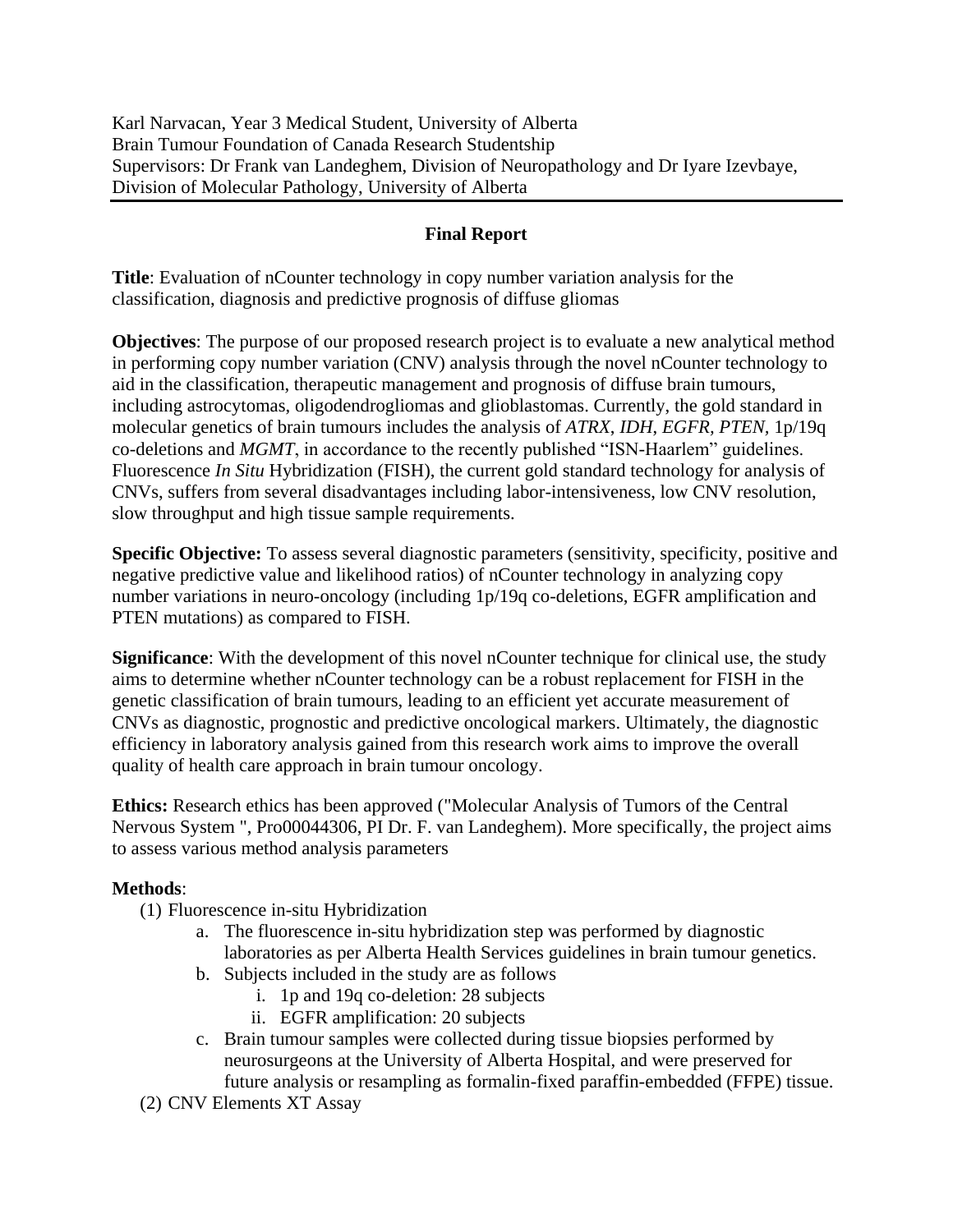a. nCounter Assays with XT Formulations is the first step in the analysis of CNV changes in FFPE tissue. nCounter Elements XT technology can be used to detect DNA for purposes such as determining copy number variation (CNV) and performing counts of genetic loci in enriched DNA.



- (3) nCounter CNV Data analyses
	- a. nSolver Analysis Software version 2.6 was used to extract the RCC file sets post analysis. The latest version of Microsoft Excel was used to calculate and predict copy number estimates per genomic loci, and calculate diagnostic parameters for nCounter technologies. See the following guideline for the complete process in analyzing CNV data:

https://www.nanostring.com/application/files/7114/8942/4663/MAN-C0014- 02\_nCounter\_CNV\_Data\_Analysis\_Guidelines.pdf

- b. Several QC parameters measured in the study include:
	- i. QC parameters
		- 1. Imaging QC (Field of View ratio and binding density QC): used to check for any errors during the imaging phase
		- 2. Control Probes QC: Positive Control Linearity QC: binding of probes to molecules added by nanoString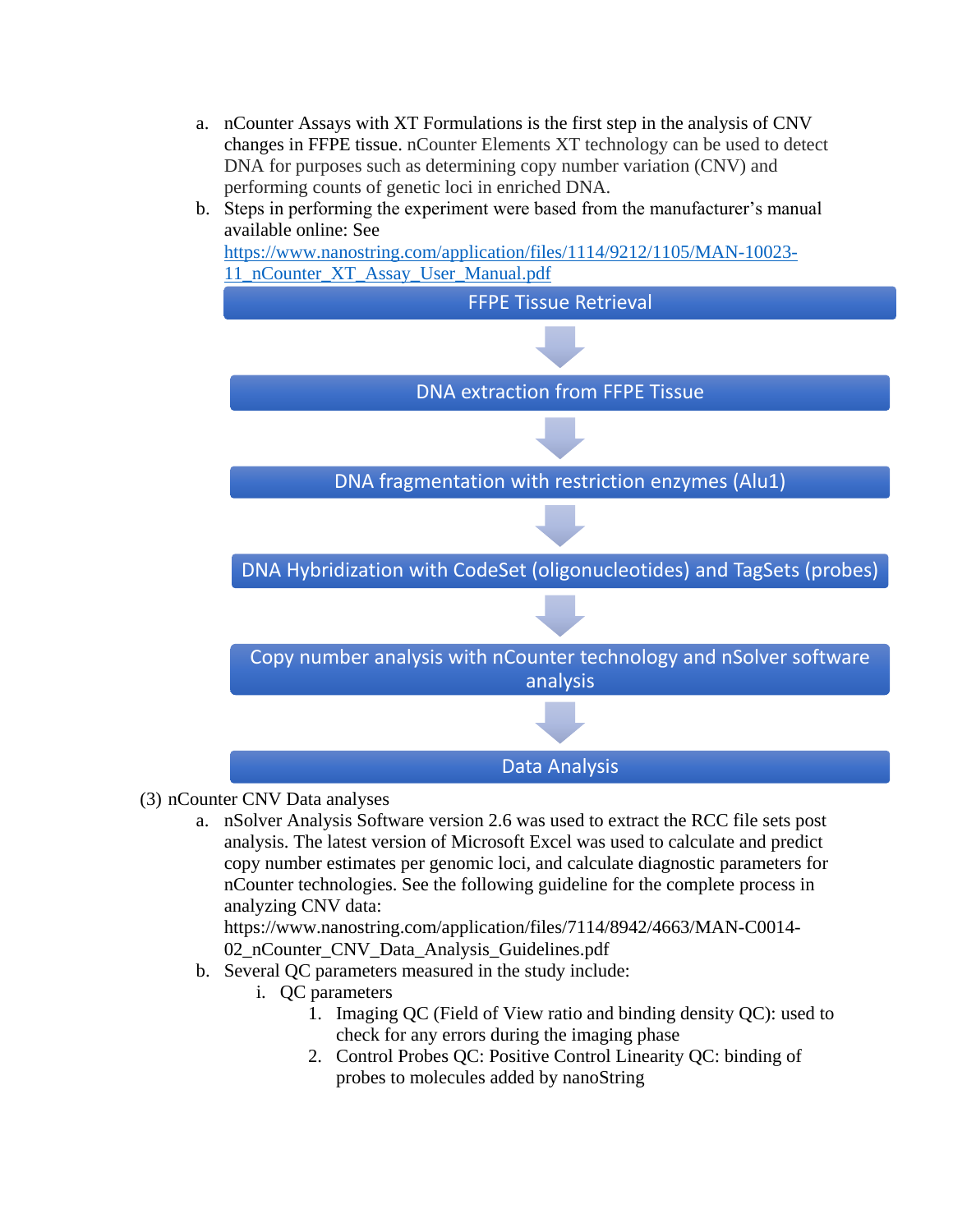- 3. Positive Control of Limit of Detection QC: uses positive and negative control probes to confirm the limit of detection of each nCounter assay
- 4. Invariant Control QC: Each custom CNV assay contains a set of invariant control probes that target regions of the genome that have been measured as two copies in a majority of individuals.
- c. Flowchart of the data analysis methodology:



- (4) Comparison statistics
	- a. Several diagnostic parameters were used, including sensitivity, specificity, negative predictive value, positive predictive value, and likelihood ratios.
	- b. In order to calculate these parameters, comparison with the results from FISH analysis (as the gold standard) were done.
	- c. To indicate that a deletion (1p or 19q) were detected, a ratio of greater than 0.8 was used (similar to the guideline used by Alberta Health Services) with the signal measured from the same subject's 1q or 19p loci.
	- d. In *EGFR* detection, a positive deviation greater than + 2SD from the mean probe signal of all subjects was considered a positively detected amplification.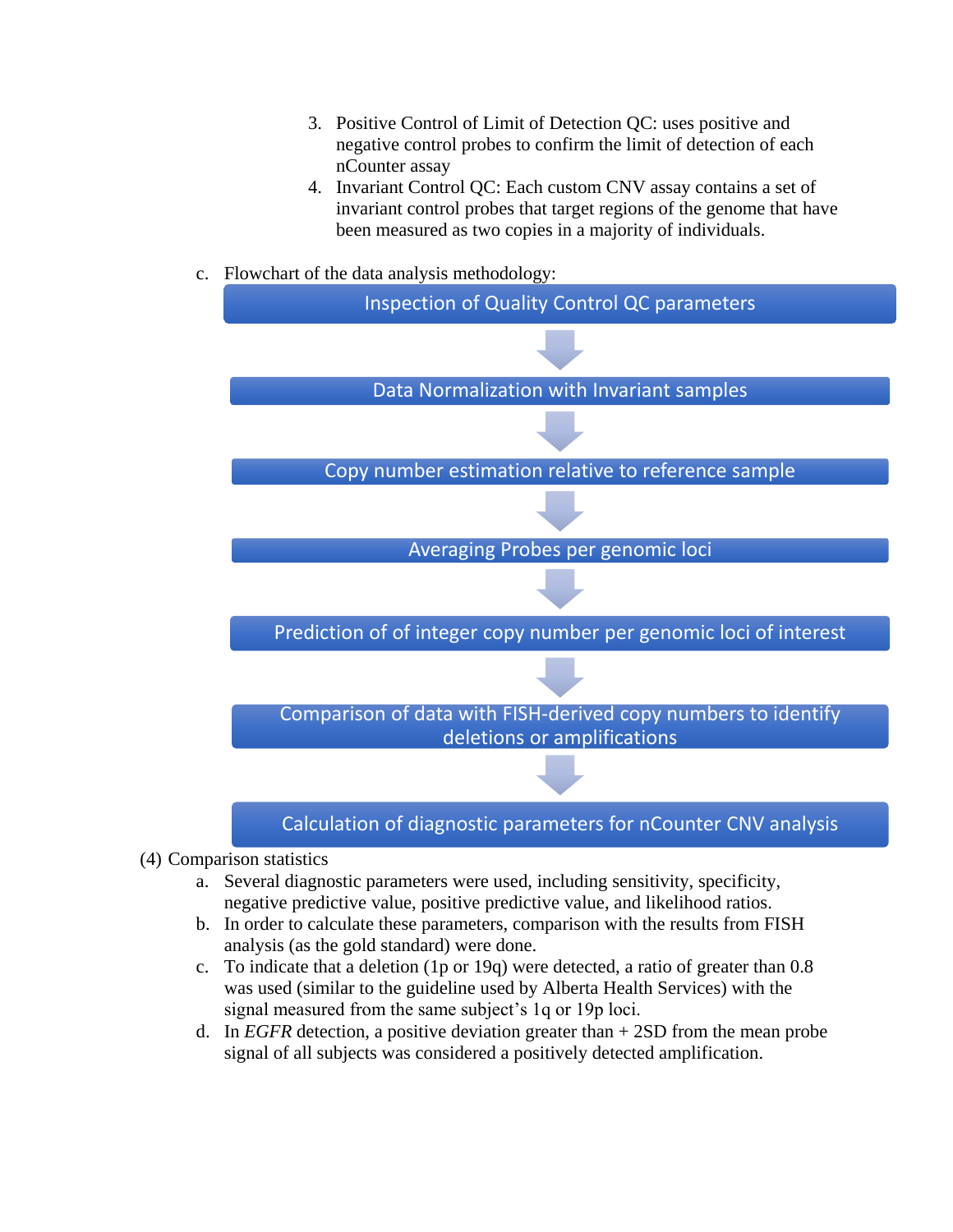#### **Results**:

| <b>Method</b>         | 1p deletion | 19q deletion | <b>EGFR</b><br>amplification |
|-----------------------|-------------|--------------|------------------------------|
| <b>FISH</b> positive  |             |              |                              |
| FISH negative         |             | 20           | 16                           |
| <b>True Positive</b>  |             |              |                              |
| True Negative         |             |              |                              |
| <b>False Positive</b> |             |              |                              |
| <b>False Negative</b> |             |              |                              |

Table 1. Raw Data of nanoString detected results as compared with FISH results

Table 2. Summary of diagnostic parameters for nCounter CNV analysis as compared to FISH

| <b>Method</b>                 | 1p deletion | 19q deletion | <b>EGFR</b><br>amplification |
|-------------------------------|-------------|--------------|------------------------------|
| Sensitivity (%)               | 100         | 100          | 75                           |
| Specificity $(\% )$           | 42.1        | 50           | 100                          |
| Positive Predictive Value (%) | 45          | 44.4         | 100                          |
| Negative Predictive Value (%) | 100         | 100          | 93.8                         |
| Likelihood Ratio $(+)$        | 1.73        | 2.00         | n/a                          |
| Likelihood Ratio (-)          |             |              | n/a                          |

Comparison of CNV nanoString assay versus FISH showed high concordance for EGFR amplification (3/4 positive and 15/15 negative) with specificity and positive predictive values of 100%. On the other hand, 1p or 19q deletion versus FISH showed high sensitivity (1p: 9/9 positive and 8/19 negative; 19q: 8/8 positive, 10/20 negative), with sensitivity and negative predictive values of 100%, but with lower specificity or positive predictive values ranging from 42-50%.

# **Discussion:**

The diagnosis of brain tumours is critical in the determination of the prognosis and the approach to management of care for patients with brain tumours. In order for a robust diagnosis to be made, highly reproducible, specific and sensitive laboratory techniques are necessary to reduce the rates of brain tumour misclassification, as well as to increase the efficiency of reporting laboratory findings, and decrease tissue and DNA required to perform the analysis. More importantly, accurate and efficient molecular analysis on brain tumours will revolutionize the classification of gliomas in patients by implementation of an "integrated diagnosis" (Louis et al.). The purpose of this new approach—integrating histopathological, clinical and molecular findings into an integrated diagnosis— is a narrow, stringent definition of tumour entities and,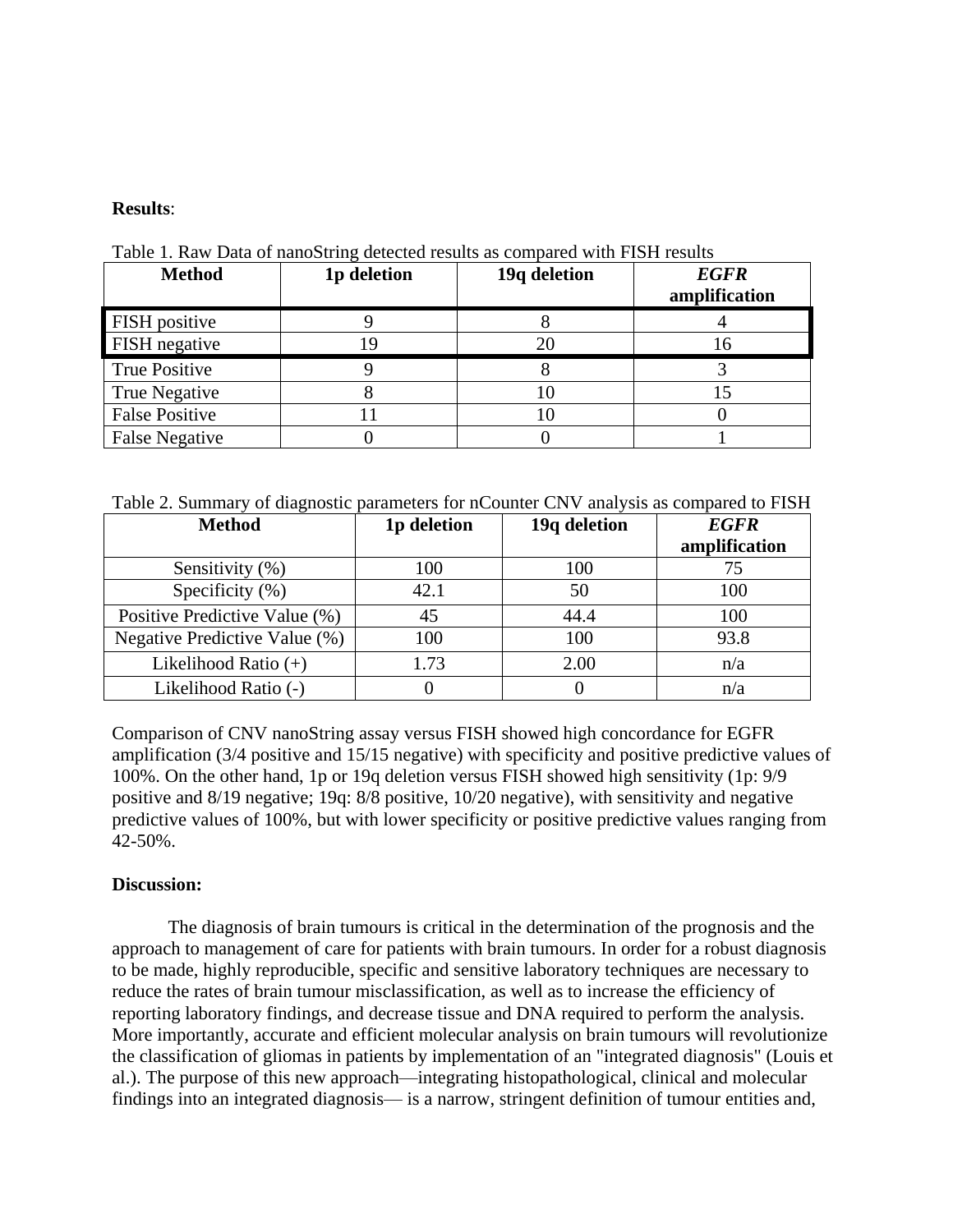thus, an improved therapeutic stratification of brain tumour patients (Reuss et al.).

Copy number variations (CNVs) are structural changes at the DNA level, specifically with the normal repetitions of sequences, leading to either amplifications or deletions in the human DNA. An increasing number of studies have been linked CNVs to several diseases, including several cancers and schizophrenia. However, current technologies for CNV measurement are labor-intensive, offer low resolution in CNV analysis, and lack the ability to analyze multiple genes of interest concurrently per sample, creating a bottleneck in the screening for genetic oncological markers and diagnosis of brain tumours. Fluorescent *In Situ*  Hybridization (FISH) is currently the gold standard and the most frequently used laboratory technique in measuring CNV because of its relative specificity and reproducibility.

Briefly, co-deletion of 1p/19q chromosomal arms typically indicate tumours of oligodendroglial origin and generally better prognosis and chemosensitivity (Boots-Sprenger et al.). On the other hand, *EGFR* amplification is supportive of a diagnosis of glioblastoma multiforme (GBM) or high grade astrocytoma, and predicts a poorer prognosis (Smith et al.). Having a robust and reliable method in detecting the molecular genetics behind brain tumours aids in the diagnosis and prognosis for each neuro-oncological patient.

### **Conclusion:**

Our results support previous data from our group that copy number variation analysis by novel nCounter technology is a comparable alternative to the standard Fluorescence In Situ Hybridization (FISH) technique. Based on our results, detection of *EGFR* amplification is highly specific and is thus able to minimize false positives in molecularly diagnosing glioblastomas. Further, detection of 1p/19q deletion shows promising results, with 100% sensitivity, enabling FISH to minimize false negatives in predicting increased tumour chemosensitivity. Further assay optimization is necessary to improve false positive rates in the detection of chromosomal arm deletions and false negative rates in genomic amplification.

# **References:**

- Boots-Sprenger, Sandra H E et al. "Significance of Complete 1p/19q Co-Deletion, IDH1 Mutation and MGMT Promoter Methylation in Gliomas: Use with Caution.." Modern *pathology : an official journal of the United States and Canadian Academy of Pathology, Inc* 26.7 (2013): 922–929. Web.
- Louis, David N et al. "The 2016 World Health Organization Classification of Tumors of the Central Nervous System: a Summary." *Acta neuropathologica* 131.6 (2016): 803-820. Web.
- Reuss, David E et al. "ATRX and IDH1-R132H Immunohistochemistry with Subsequent Copy Number Analysis and IDH Sequencing as a Basis for an 'Integrated' Diagnostic Approach for Adult Astrocytoma, Oligodendroglioma and Glioblastoma.‖ *Acta neuropathologica* 129.1 (2015): 133–146. Web.
- Smith, J S et al. "PTEN Mutation, EGFR Amplification, and Outcome in Patients with Anaplastic Astrocytoma and Glioblastoma Multiforme." *JNCI Journal of the National Cancer Institute* 93.16 (2001): 1246–1256. Web.